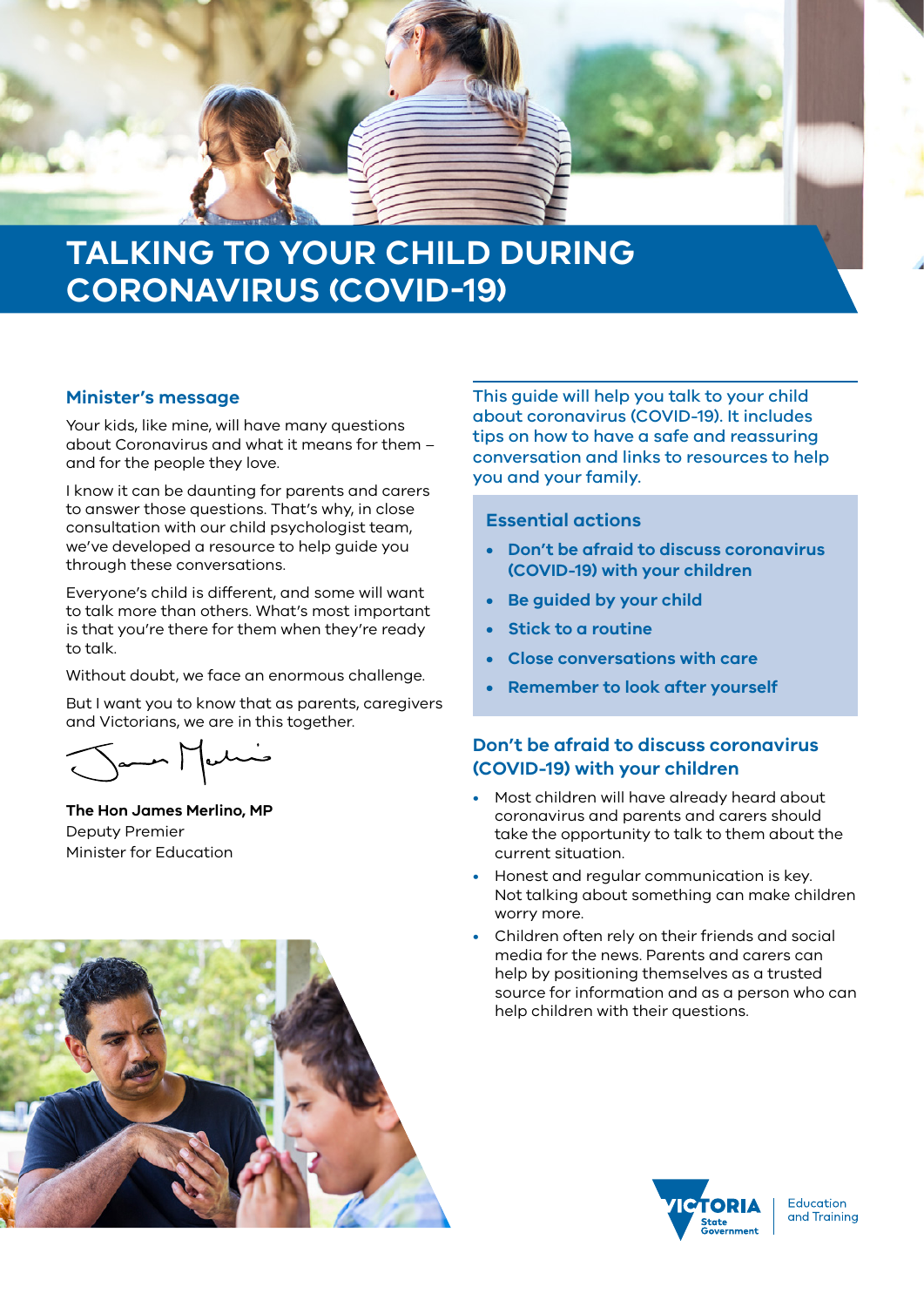## **Adapt information depending on your child's age**

- Try to remain calm and positive when talking to your child.
- Think about your child's age. Offer information using language and examples they will understand.
- It's okay if you can't answer everything and to say you're not sure. Use this as an opportunity to find out information together. Being available to your child is what matters.
- Be careful not to share too much information all at once, as this may be overwhelming.
- Avoid talking in a way that could make your child feel more worried.

## **Be guided by your child**

- Ask your child to tell you anything they may have heard about coronavirus (COVID-19), and how they feel about this situation.
- Check in with your child regularly. Give them opportunities to ask you questions over the coming weeks and months.
- Some children will worry more about others than themselves. Find ways for them to connect with family and friends as much as possible using technology.
- Be reassuring. Tell children that the changes in their life have been introduced to make us all safer. Tell them, that eventually, things will go back to normal.
- Be aware of the language you use with your child while you are around them. Remember that children will be listening to adult conversations more than usual.
- Don't dismiss your child's fears. It is understandable for them to be concerned because they have probably never experienced anything like this before.
- Tell your child that doctors and scientists all around the world are working really hard to learn more about coronavirus (COVID-19) and to keep us safe.

## **Focus on what you're doing to stay safe**

- Give them some control over what is happening. Teach the importance of physical distancing, hand washing and how to do these things properly. Remind them of their responsibility to protect others from coughs and sneezing.
- Remind them to call 000 if they or their family are unsafe.

#### **Stick to a routine**

- Over the school holidays, structured days with regular mealtimes and bedtimes are still an important part of keeping children happy and healthy.
- Where you can, have a daily routine. Create a shared timetable with your family and put it up on the fridge where everyone can see.
- If possible, find a time every day to talk about the importance of good hygiene an teach them the essentials of practicing physical distancing.
- Include things like outside time, play time, free time on technology, creative time and learning time.
- It is okay to be flexible and respond to the needs and emotional state of your child.

#### **Keep talking**

- Find out what your child already knows or is worried about. It's important to find out if they have heard incorrect information.
- Ask questions that don't have yes or no answers.
- If your child asks you something and you don't know the answer, say so. Use the question as a chance to find out together.
- If your children don't seem interested or don't ask a lot of questions, that's okay.
- Let them know that we are all going to keep listening and talking.